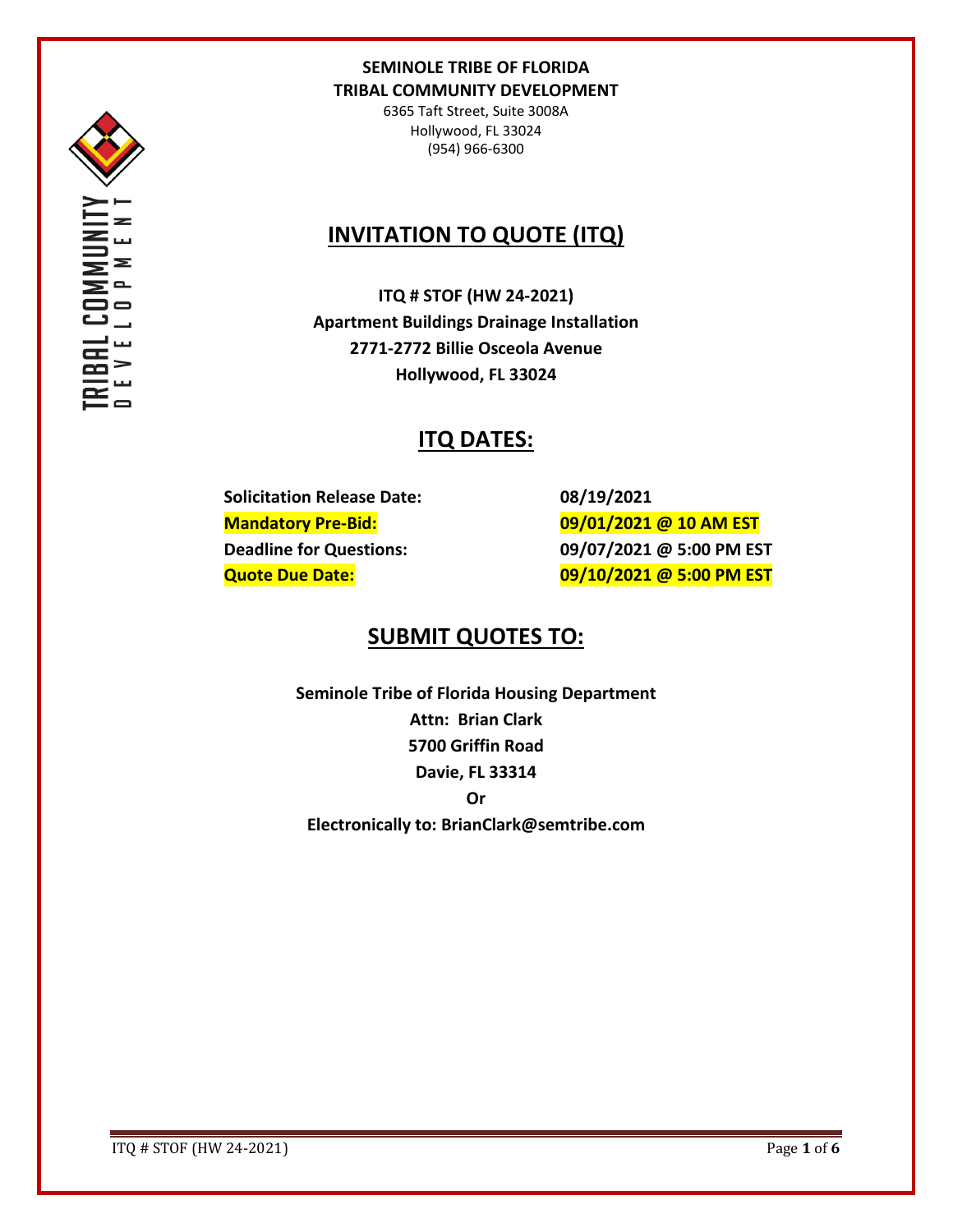6365 Taft Street, Suite 3008A Hollywood, FL 33024 (954) 966-6300

## **SECTION 1: INTRODUCTION AND INSTRUCTIONS**

#### **1.0 INTRODUCTION**

This ITQ provides prospective firms with sufficient information to enable them to prepare and submit quotes to the Seminole Tribe of Florida Housing Department (STOFHD) for The STOFHD is initiating this competitive ITQ to qualified Vendors who are in the business of providing General Contractor Services, capable of completing numerous job functions/services in a timely manner and therefore, seeks to enter into an Agreement with that Vendor.

### **1.1 INSTRUCTIONS**

This Invitation to Quote (ITQ) contains the instructions governing the quotes to be submitted and the material to be included therein; as well as any mandatory requirements that must be met to be eligible for consideration. All requests for clarification and/or any additional questions regarding this ITQ must be submitted via email to:brianclark@semtribe.com

Seminole Tribe of Florida Housing Department

 ATTN: **Brian Clark 5700 Griffin Road Davie, FL 33314**

A mandatory pre-bid meeting at the home is scheduled for **09/01/2021 @ 10AM EST**

**Only those emailed or sealed quotes received in the Hollywood Housing Department office on or before the Due Date and time will be eligible for consideration. Any quote received after the Due Date and time, regardless of the method of delivery, will be discarded**.

The STOFHD hereby notifies all bidders that if your quote is selected, you will be required to enter into a formal contract with the Seminole Tribe of Florida for the services you are bidding. You will also be required to meet all company vendor, insurance and certification requirements.

The STOFHD reserves the right to reject any or all quotes, to waive formalities or informalities, and to award contract, either in whole or in part. The right is also reserved to select minority vendors and/or vendors with tribal member ownership.

All quotes submitted become the property of STOFHD upon receipt.

ITQ # STOF (HW 24-2021) Page **2** of **6**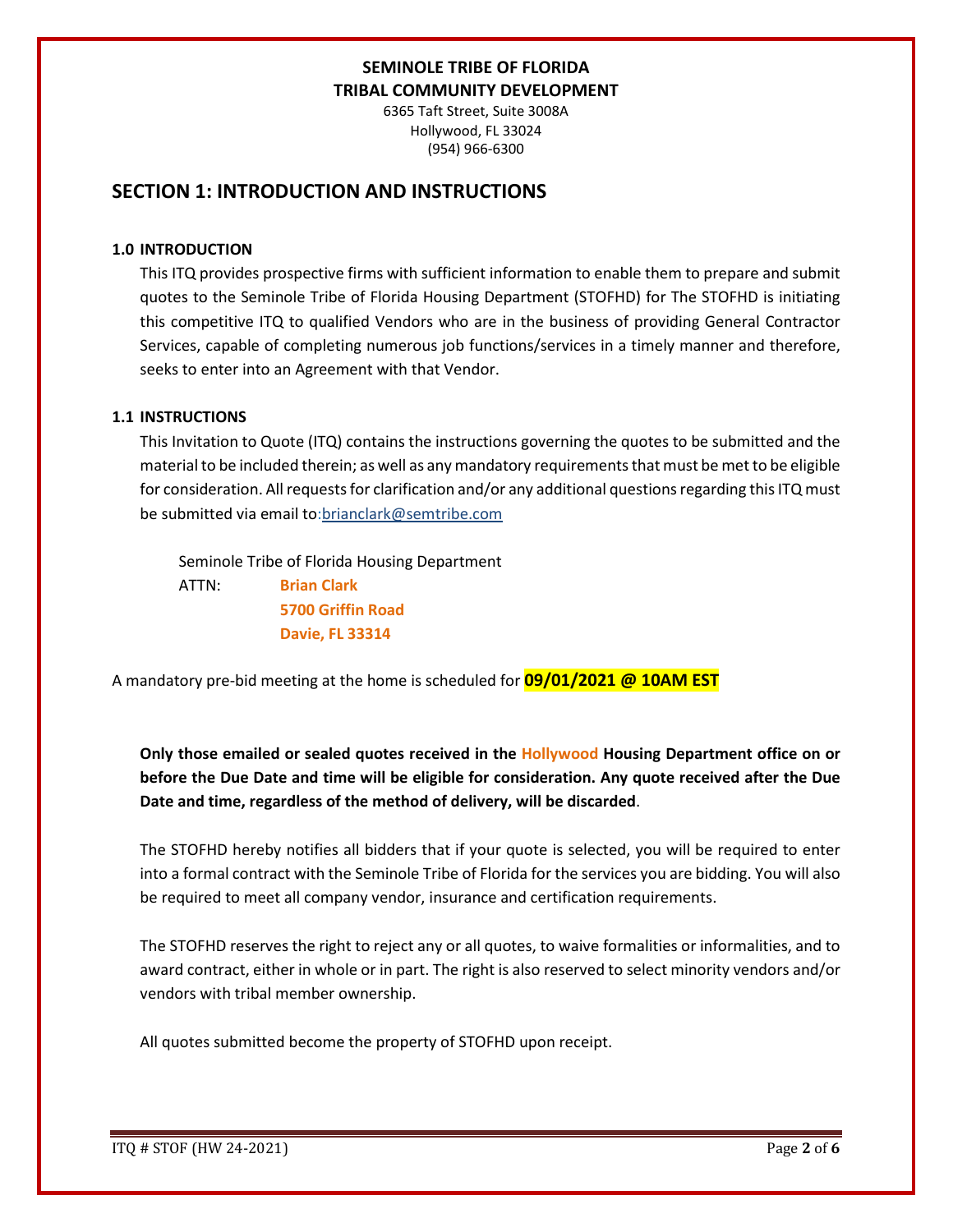6365 Taft Street, Suite 3008A Hollywood, FL 33024 (954) 966-6300

## **SECTION 2: GENERAL REQUIREMENTS**

### **2.0 OBJECTIVE**

The objective of this ITQ is to provide sufficient information to enable qualified Respondents to submit written quotes. This ITQ is neither a contractual offer nor a commitment to purchase any products or services. All information contained in the quote must be legible. Any and all corrections and or erasures must be initialed. **Each quote shall be signed in ink by an authorized representative of the respondent**. The contents of the quote submitted by the successful respondent of the ITQ may become part of the contract awarded as a result of this solicitation.

#### **2.1 SCOPE OF WORK (SOW)**

The Scope-of-Work ("SOW") contained in the Attachments describes the services expected for a Contractor to provide the STOFHD. Respondent must ensure that all such services contained in the SOW are provided for in every particular and shall meet or exceed the level of quality, availability, features, functionality, frequency, accuracy, and performance.

The silence of specifications or requirements as to any detail contained in this document or any of the attachments or exhibits, or the apparent omission from any specifications or requirements, or a detailed description concerning any point, shall be regarded as meaning that only the best commercial practices shall prevail and that only material and workmanship of the finest quality are to be used. All interpretations of the Scope of Work shall be made on the basis of this statement.

### **2.3 NOTIFICATION**

Each respondent submitting a quote in response to this ITQ will be notified by email as to acceptance or rejection of their quote. Release of notification email should be within sixty (60) days of the quote submission date. STOFHD reserves the right to delay this action if it is deemed to be in the best interests of STOFHD.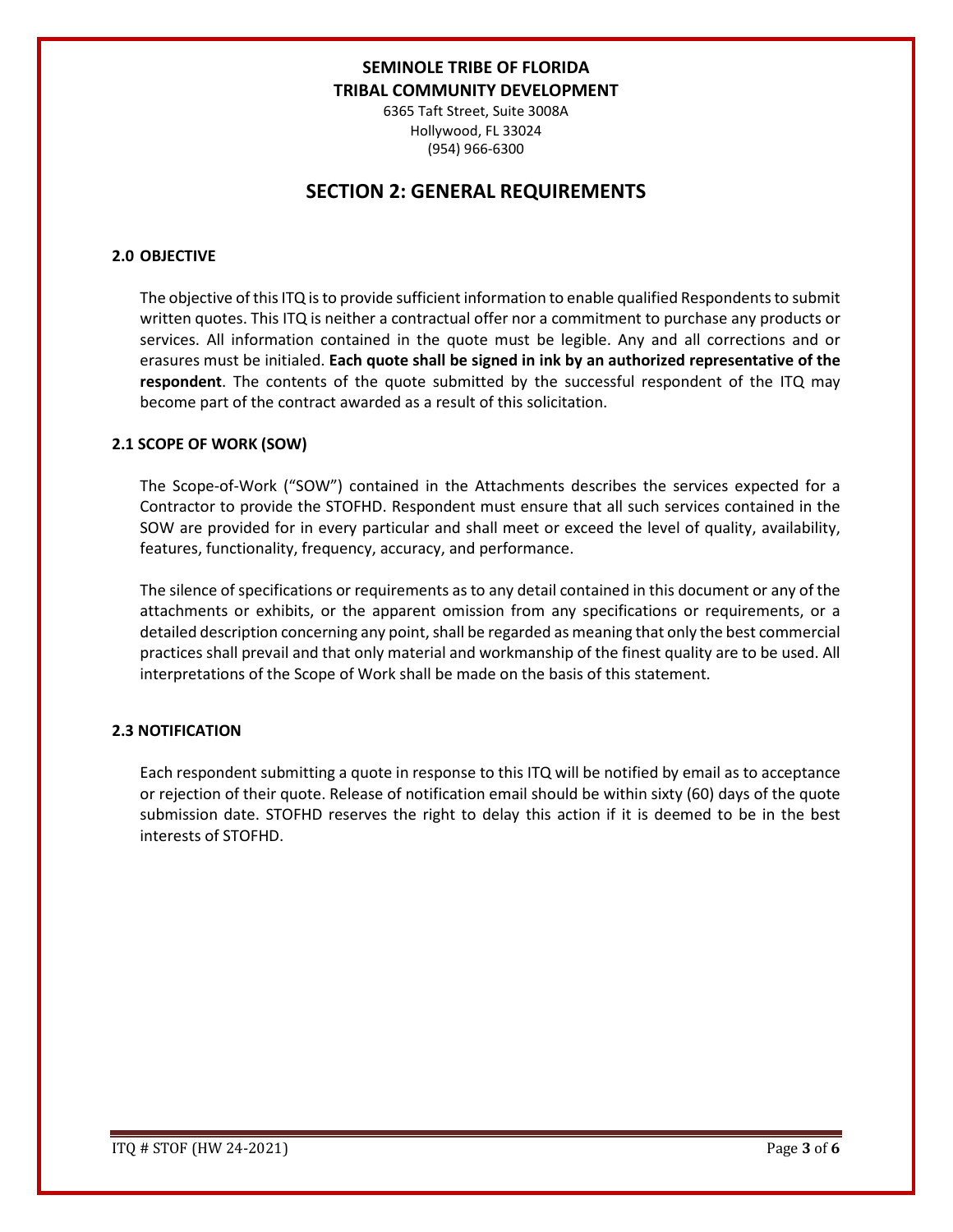6365 Taft Street, Suite 3008A Hollywood, FL 33024 (954) 966-6300

# **Housing Standardized Request for Repairs/Construction**

### **Bathroom:**

- All wood cabinets are required at all times, when like for like is stated if current cabinet is particle board, include in the bid the price to replace with all wood
- Dur-rock on walls in the shower or tub area
	- o All joints, corners and around windows must be sealed with red guard
	- o Extend the Dur-rock 2' on all sides beyond the shower or tub
- Shower floor mortar bed, no foam or any other products should be used
	- o Minimum 2-4% pre-slope
- Liner should be water tested for 24 hours
	- o Minimum 6 inches
- All floor tile should be slip/skid resistant
- Shower floor tile should be a maximum of 2x2 mesh
- Provide backing for all walls inside tub/shower area between 32" and 38"
- Faucets should be Kohler or Delta
- From shower diverter to shower head piping must be copper tubing and copper fittings o Secure the diverter and pipe fittings securely
- When tiling the walls extend 2 feet passed the shower or tub
- ADA bathroom the entire bathroom must be tile a minimum of 4 feet
- All toilets must be Kohler highline
- All exhaust must be vented through the roof or soffit
	- o The exhaust fan and light for the bathroom must be on the same switch
- All paint must be high gloss

### **Kitchen:**

- All wood cabinets are required at all times, when like for like is stated if current cabinet is particle board, include in the bid the price to replace with all wood.
- All sinks should be deep double drop in sinks
- Faucets should be Delta with a pull out spray hose
- Moisture resistant (purple) drywall
- Cabinet screws should be a minimum of  $2\frac{1}{2}$  inches
	- o Efforts should be made to find a stud
- If drywall is removed from floor to ceiling, blocking must be provided for upper and lower cabinets
- All microwave and kitchen hoods must be exhausted outside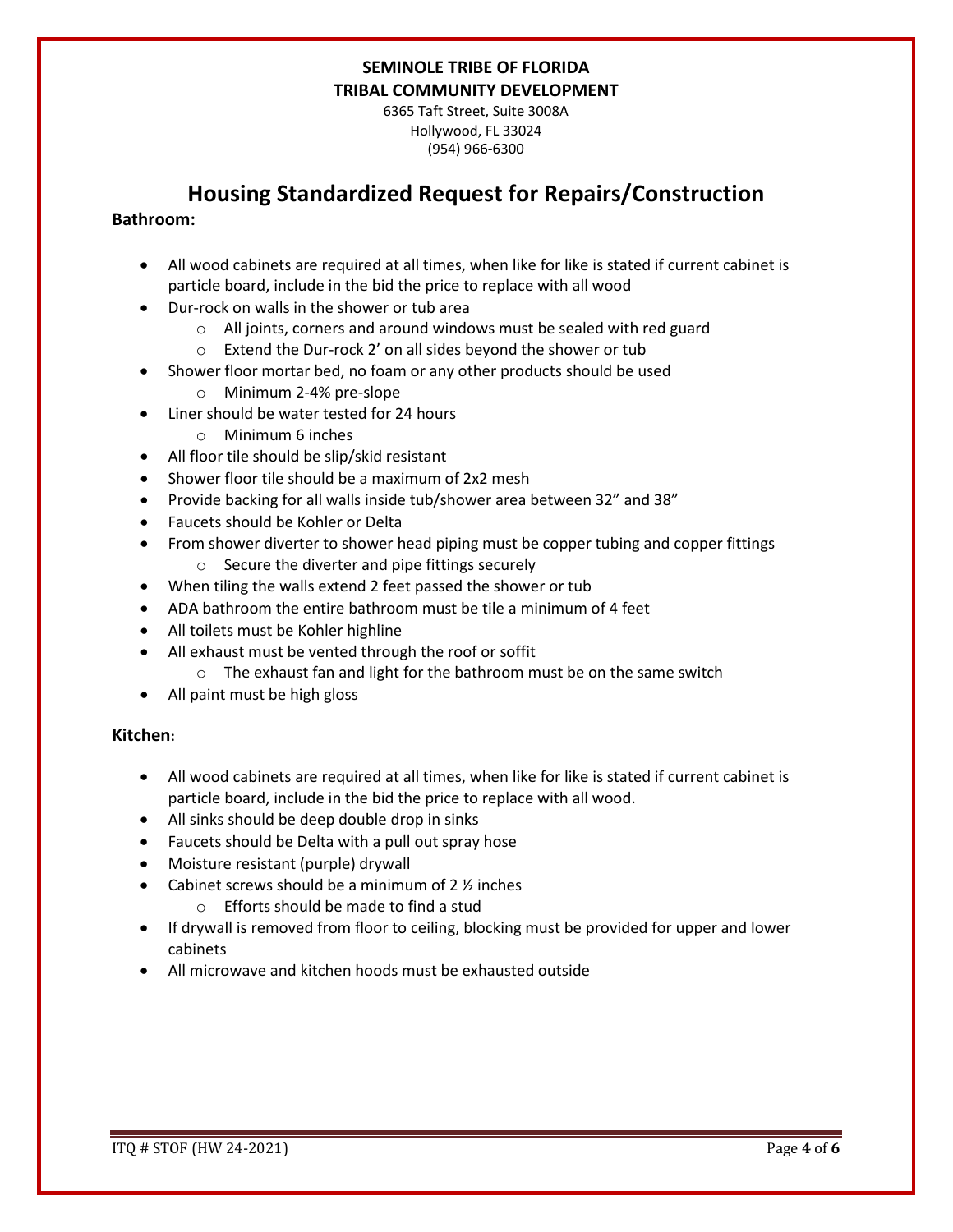6365 Taft Street, Suite 3008A Hollywood, FL 33024 (954) 966-6300

#### **Mechanical/HVAC:**

- All AC units must be installed on a metal stand with a secondary pan and connect float switch
- A primary float switch must be installed and connected
- When replacing duct work all joints and seams must be taped and mastic
- All new HVAC units must be a minimum of 16 seer
- All flexible ducts must be a minimum of R8 R-value
- All disconnects should be the pull type non-fuse
- Rheem, Goodman, Night and Day units preferred
- Caulk around all AC vents
- Keyed lockout caps must be on all units

### **Water Heaters:**

- GE brand, replaced like for like gallon size
- Drain pan required
- TRV piped to the outside
- All water heaters should have a separate shut off switch
- New code required Energy conservation code chapter 4
- Heat traps are mandatory

### **General Notes:**

- Schedules must be submitted with all bids and updated any time there is a change
- Contractors are expected to work Monday-Friday, 8:00am-5:00pm unless otherwise specified by the project manager
- When installing new drywall in bedroom, living room etc., backing must be provided for TV's being mounted on the wall
- Place a chase and an outlet at the same area where backing is located
- Seal all recess lighting, caulk the lights to the ceiling
- Caulk around all exterior lights
- All exterior light fixtures must be LED
- Any penetration that are made through the wall to the exterior must be caulked or sealed
- Any new gutters must have leaf guard
- Any roof repairs/replacement must follow Miami-Dade standards